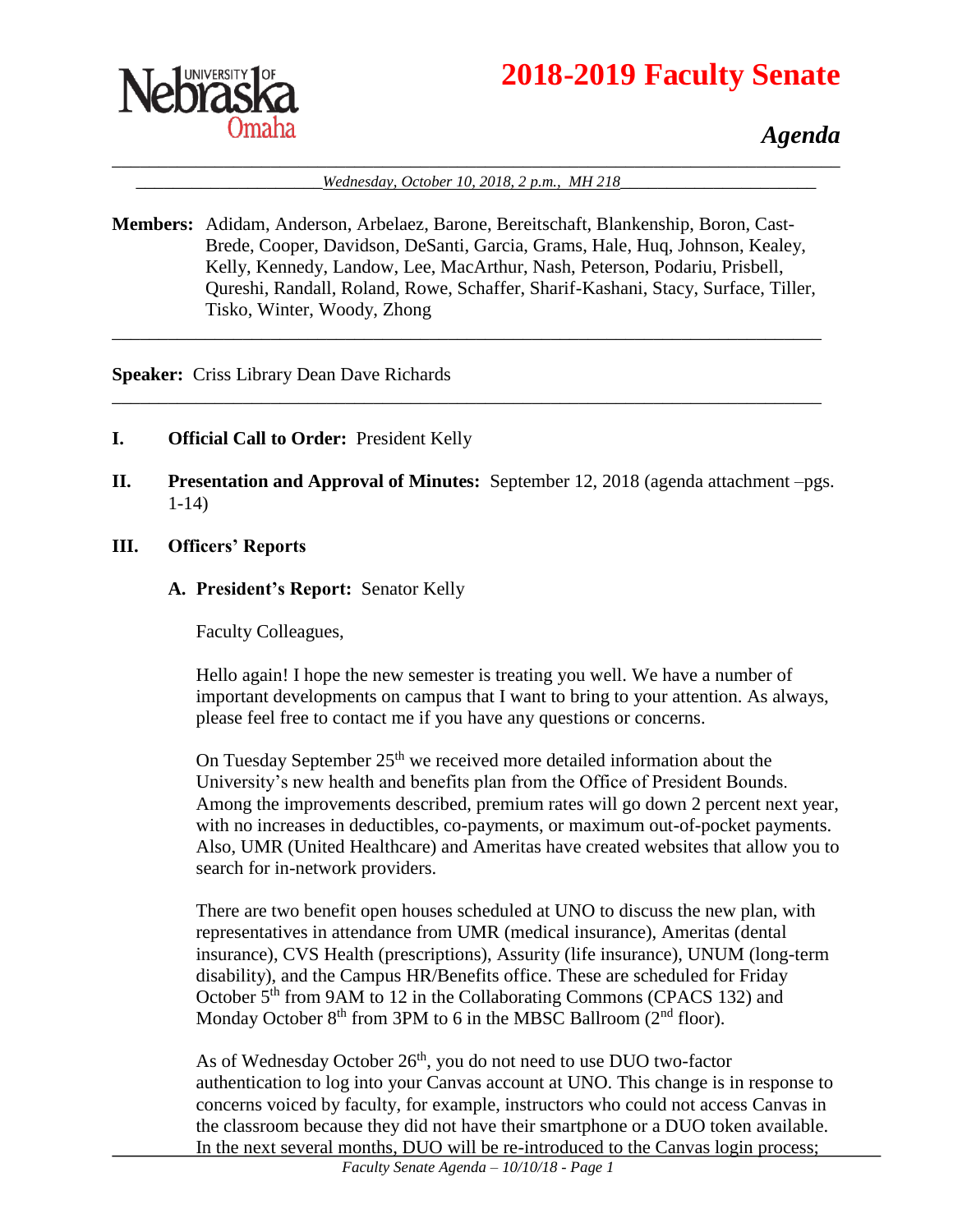however this time it will be on an opt-in basis, it will not be required (as DUO is for VPN, Firefly, and other systems). Faculty will be encouraged to opt in to DUO, as two-factor authentication provides additional security for student grades and other sensitive information stored on Canvas.

Several faculty have raised the issue that with the loss of access to the UNO server, they no longer have the opportunity to have their own personal website on the UNO server. One solution, raised by Senior Vice Chancellor B.J. Reed and by Jason Buzzell, the Director of Digital Communications, is to use the newly expanded faculty profile page; for example, faculty can post a link on this page to a personal website (which is their responsibility to manage). The faculty profile page also enables any changes made in Digital Measures to appear on the page within 24 hours.

Finally, I have spoken with John Amend, the Assistant Vice Chancellor for Facilities Management and Planning and with Doug Ewald, the Vice Chancellor for Business, Finance, and Business Development about two issues raised by faculty. The first is the lack of faculty representation on the Committee on Facilities Planning and the second is the lack of timeliness of Committee meetings (in the past, the Committee has met just once a year and typically after major projects are underway). We are working to address these issues. The next meeting is tentatively scheduled for mid-November; among the topics we will discuss are space utilization, change in the use of existing facilities, development of physical facilities, and long-range planning. I will have more details when plans for the meeting are finalized for anyone who wishes to participate.

Please feel free to contact me anytime if you have questions. You can reach me by phone at 4-4124 or by email at [cmkelly@unomaha.edu.](mailto:cmkelly@unomaha.edu)

Best wishes.

**Note:** Phil Covington, AVC Student Success, informed President Kelly that immunizations are not needed for students who take UNMC courses and are nondegree seeking and/or totally on line.

#### **B. Secretary/Treasurer Report:** Senator Stacy

**1. EC&A:** September 19, 2018

### **Facilities Planning Committee:**

Currently President Kelly and 3 Faculty Senate appointed faculty members serve on the Facilities Planning Committee. Other senators are invited to participate. There is a tentative meeting scheduled for early November.

In response to the story in the Omaha World Herald about 1500 solar panels to be installed on three buildings at UNMC, Senator Richard Stacy asked when UNO was going to get solar panels. Chancellor Gold explained the circumstances associated with the UNMC project. He also stated that he would support initiatives to bring solar energy to UNO. Senator Stacy said he would bring the topic up to the Goals and Directions Committee on which he serves as a member.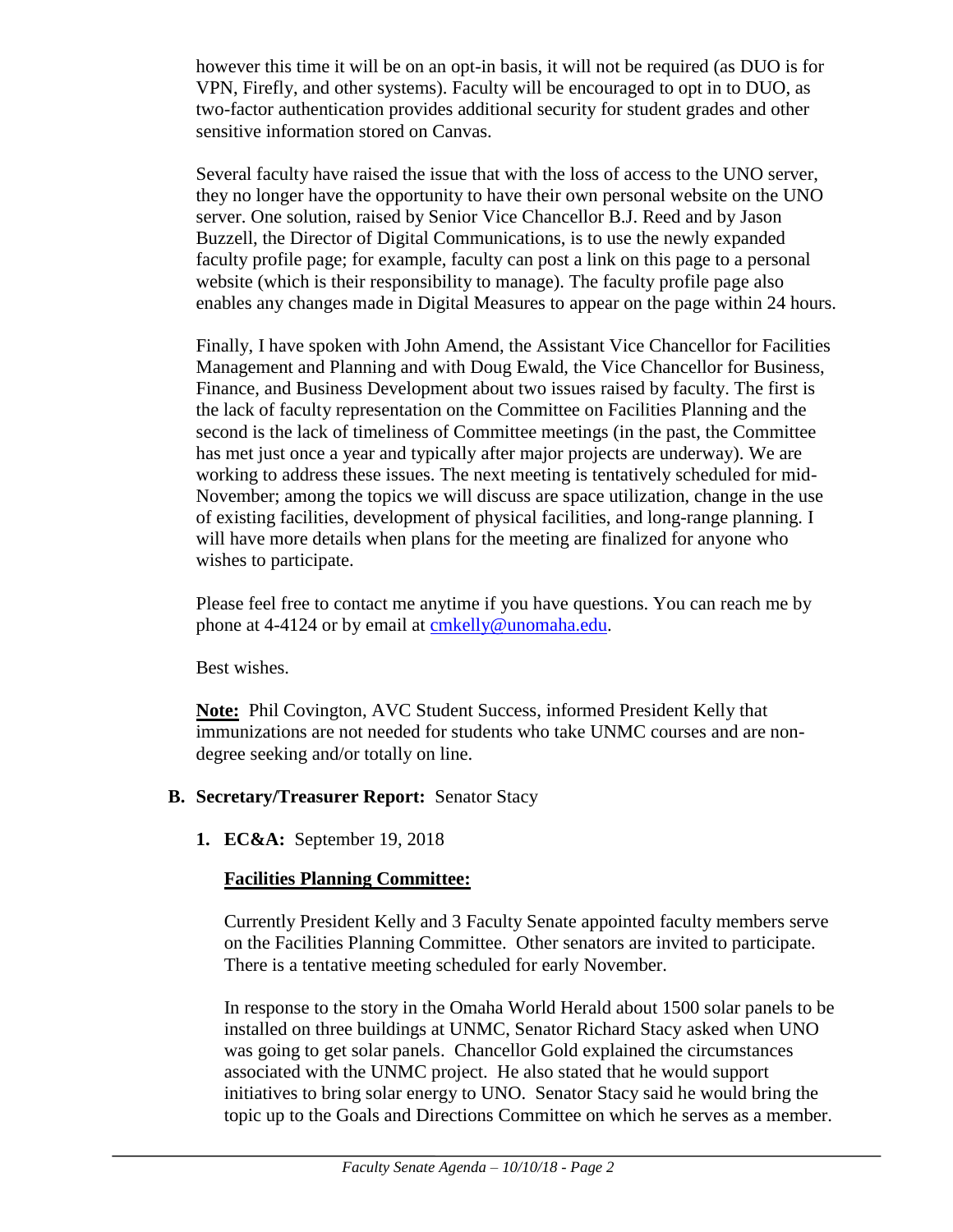#### **Faculty Websites**:

Faculty will be able to link URLs to their individual profile page.

#### **Access to course evaluation information by department chairs and directors**.

Senior Vice Chancellor Reed said that although chairs and directors have access to course evaluation information, they are warned to not look at them unless they have a specific need to do so. He did not discuss what the penalties are for violations.

| Res.                   | Date          | <b>Title</b>               | <b>Admin</b> | <b>Sent for</b> | Denied/                  | <b>Final Action/Resolved</b> |  |
|------------------------|---------------|----------------------------|--------------|-----------------|--------------------------|------------------------------|--|
| #                      | <b>Senate</b> |                            | Accept       | <b>Senate</b>   | Deferred/                |                              |  |
|                        | <b>Passed</b> |                            |              | <b>Action</b>   | In                       |                              |  |
|                        |               |                            |              |                 | <b>Progress</b>          |                              |  |
| 4347                   | 9/12/18       | University for the         | 9/13/18      |                 |                          | Acknowledged                 |  |
|                        |               | Advancement of             |              |                 |                          |                              |  |
|                        |               | Teaching (UCAT)            |              |                 |                          |                              |  |
| 4346                   | 9/12/18       | <b>UNO Professional</b>    | 9/13/18      |                 |                          | Acknowledged                 |  |
|                        |               | <b>Conduct Committee</b>   |              |                 |                          |                              |  |
| 4345                   | 9/12/18       | <b>Faculty Grievance</b>   | 9/13/18      |                 |                          | Acknowledged                 |  |
|                        |               | Committee                  |              |                 |                          |                              |  |
| 4344                   | 9/12/18       | <b>Ballot</b> for Academic | 9/13/18      |                 |                          | Acknowledged                 |  |
|                        |               | Freedom & Tenure           |              |                 |                          |                              |  |
|                        |               | Committee                  |              |                 |                          |                              |  |
| 4342                   | 5/9/18        | Resignation and            | 9/13/18      |                 |                          | Acknowledged                 |  |
|                        | 9/12/18       | Replacement of             |              |                 |                          |                              |  |
|                        |               | Scott Glasser,             |              |                 |                          |                              |  |
|                        |               | <b>CFAM</b> Senator        |              |                 |                          |                              |  |
| 4339                   | 5/9/18        | 2018-2019 Standing         | 9/13/18      |                 |                          | Acknowledged                 |  |
|                        | 9/12/18       | <b>Committee Vice</b>      |              |                 |                          |                              |  |
|                        |               | Chairs                     |              |                 |                          |                              |  |
| 4333                   | 5/9/18        | 2018-2019 Standing         | 9/13/18      |                 |                          | Acknowledged                 |  |
|                        | 9/12/18       | <b>Committee Chairs</b>    |              |                 |                          |                              |  |
| 4341                   | 8/15/18       | Replacement of             | 8/18         |                 |                          | Acknowledged                 |  |
|                        |               | <b>CPACS</b> Senator       |              |                 |                          |                              |  |
|                        |               |                            |              |                 | <b>TO BE FOLLOWED UP</b> |                              |  |
|                        |               |                            |              |                 |                          |                              |  |
| <b>CARRIED FORWARD</b> |               |                            |              |                 |                          |                              |  |
|                        |               |                            |              |                 |                          |                              |  |

#### **2018-2019 Resolution Action Table (Action Pending and Current Resolutions)**

**2. Treasurer's Report:** Senator Stacy (September 2018) (agenda attachment – pg. 15)

#### **IV. Executive Committee Report:** Vice President Barone

#### **A. Resignation of A&S Senator Tammie Kennedy**

At last week's EC&C meeting, the Faculty Senate Executive Committee voted to accept A&S Senator Tammie Kennedy's resignation due to health concerns.

#### **B. RESOLUTION: Resignation and Replacement of Tammie Kennedy, A&S Senator**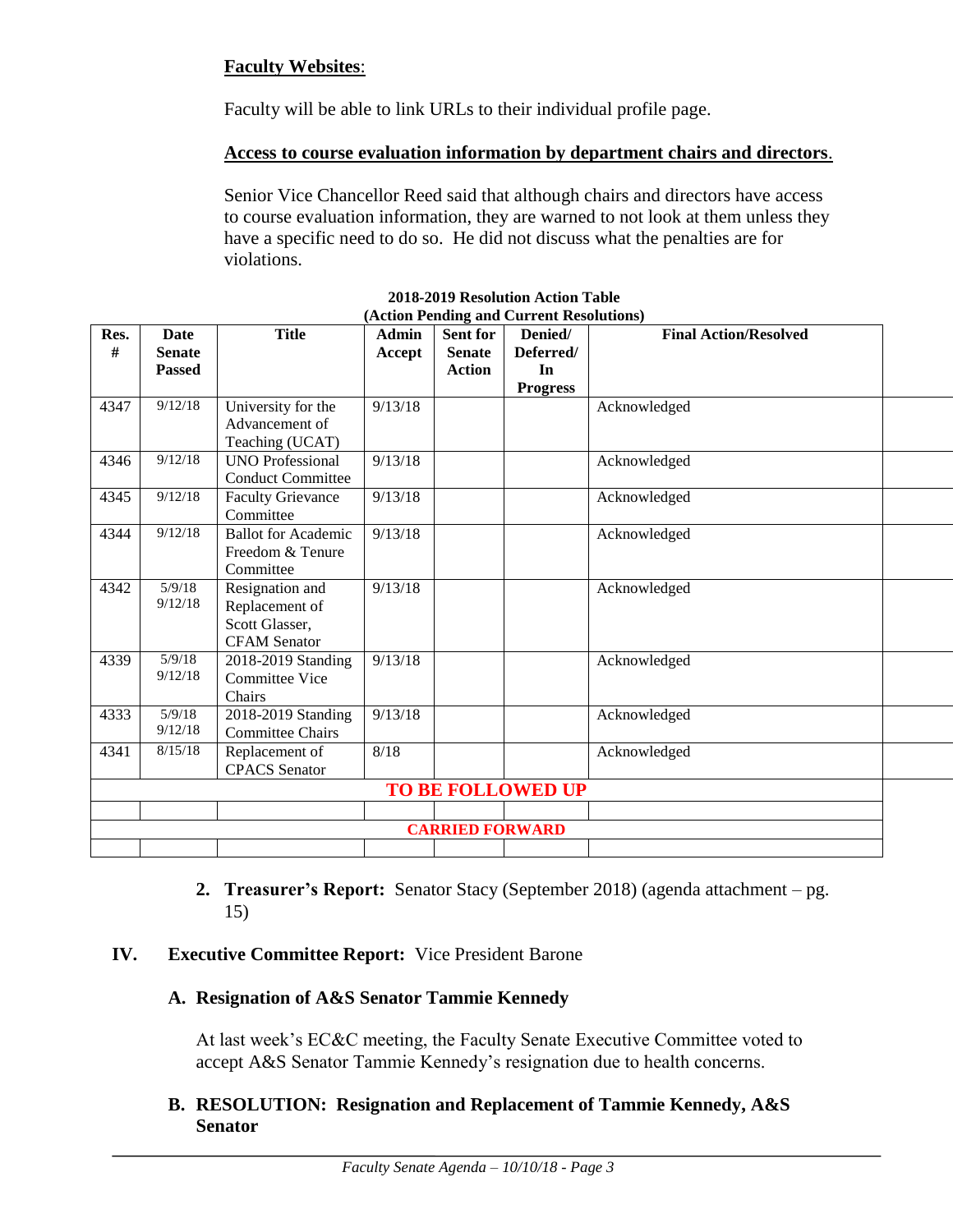**WHEREAS** A&S Senator Tammie Kennedy resigned from the Faculty Senate

**WHEREAS** the Faculty Senate Executive Committee has accepted Senator Tammie Kennedy's resignation, effective September 15, 2018, and

**BE IT RESOLVED** the College of Fine Arts and Sciences asks that the following faculty member be seated as a permanent replacement for Tammie Kennedy to complete her term to May 13, 2020:

~~~~~~~~~~~~~~~~~~~~~~~~~~

### **C. Update ER&S Committee Description:**

\_\_\_\_\_\_\_\_\_\_\_\_\_\_\_\_\_\_\_\_\_\_\_\_\_.

As there was no quorum at the last ER&S Committee meeting, Senator Davidson has suggested that the ER & S Standing Committee description be updated to replace the wording "special education" with "accessibility services." The EC&C would like to see this sent to the Ad Hoc UNO Faculty Senate Constitution & Bylaws Revision Committee:

#### **MOTION: Update of ER & S Standing Committee Description**

**BE IT RESOLVED** that the Educational Resources & Services Standing Committee be updated: "The committee's responsibilities include those matters which pertain to policies involving the library, computer usage, international programs, and any other educational programs, resources, or services. In addition, the committee shall have oversight responsibility for the university committees on library and educational resources, computer usage, international programs, and special education **accessibility services**, and any other such committees as directed by the Executive Committee."

**Pending**

#### **A. Teaching Evaluations**

Senator Kealey noted that information has been lost as teaching evaluations are given back to faculty now. Can another distribution mechanism be found? The evaluations are now distributed via Institutional Effectiveness. Can program be fixed?

~~~~~~~~~~~~~~~~~~~~~~~~~~

*(9/12/18: President Kelly will look into this.)*

### **V. Standing Committee Reports**

#### **A. Committee on Academic and Curricular Affairs:** Senator Kealey

The Committee met September 26, 2018. Present: Senators Hale, Kealey, MacArthur, Randall, Schaffer, Woody

**Item 1:** Selection of Vice-Chair of Committee. Dr. Kelly MacArthur, an Assistant Professor of Sociology volunteered to serve as the Vice-Chair. This was formalized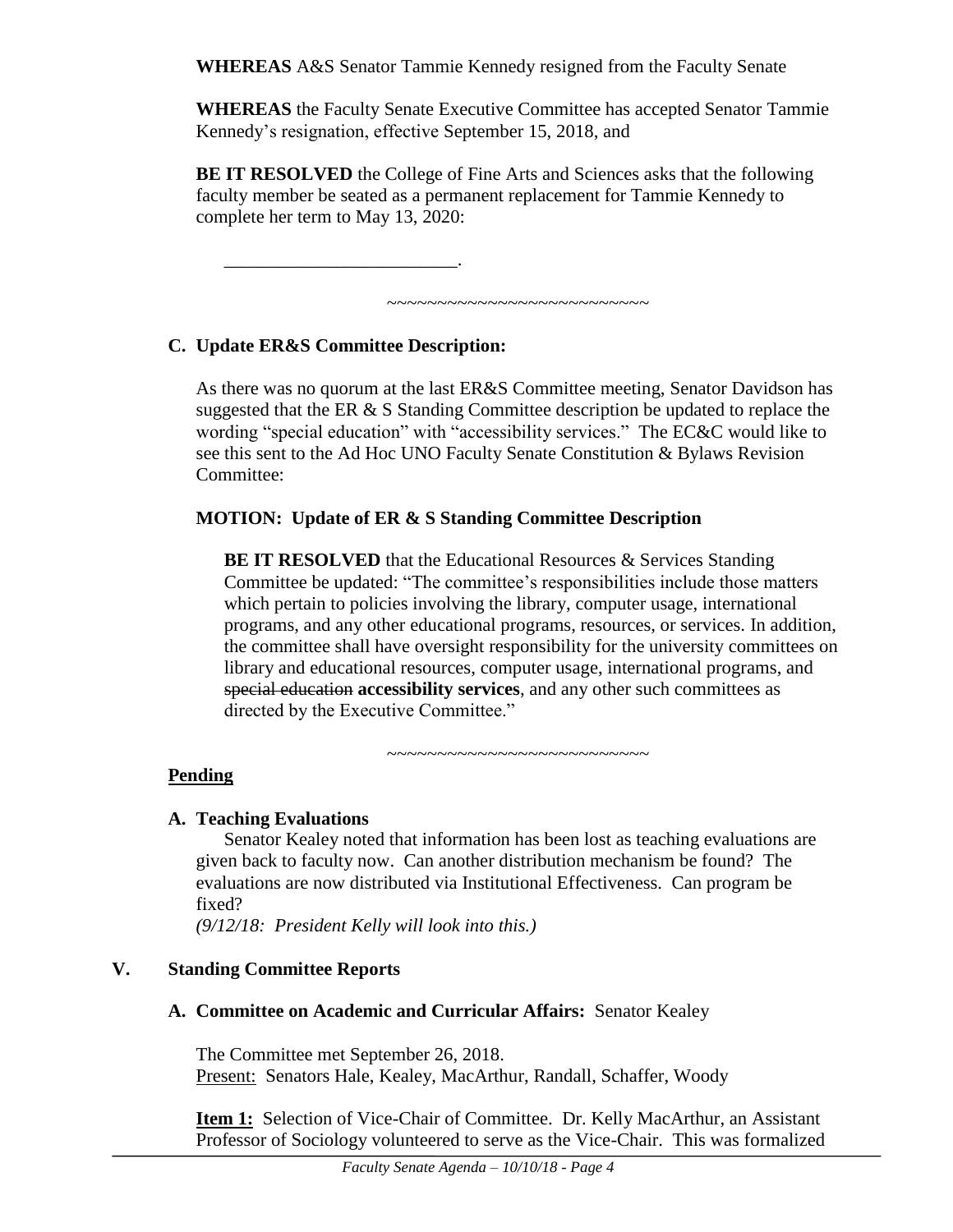by a nomination and second. The vote of the committee was unanimous. Dr. MacArthur is now the Vice-Chair of the Committee.

**Item 2:** Review of a proposal by the Department of Accounting in the College of Business Administration to **change its unit designation** from a Department **to a School**. Professor Susan Eldridge, the chair of the Department of Accounting was present to answer questions about the proposal.

The committee found little to challenge/question in the proposal. The Department laid out a well-reasoned argument that explaining the professional nature of the program and that the designation was important to certain external constituencies when comparing Accounting education programs across the state, region and nation. UNO's Department of Accounting has established some distinction as it is one of only 182 other Accounting programs (internationally) that has received separate (from the College of Business) program accreditation from the Association to Advance Collegiate Schools of Business (AACSB). Professor Eldridge was excused and the committee unanimously voted to move this proposal to the full Faculty Senate for their review and approval.

#### **RESOLUTION: Approval of the Proposal for a School of Accounting**

**WHEREAS** The Department of Accounting in the College of Business Administration has brought forward a proposal to change its academic unit designation from a department to a School, and,

**WHEREAS** the Department's proposal has carefully described how it meets the comprehensive criteria established by the University of Nebraska for the classification/designation as a school, and

**WHEREAS** Dean of the College of Business has strongly supported this proposal, and,

**WHEREAS** the Advisory Board of the Department has encouraged the efforts of the Department in the development of this proposal,

**THEREFORE, BE IT RESOLVED** that the UNO Faculty Senate, with the above matters being taken into consideration, does hereby approve the proposal.

~~~~~~~~~~~~~~~~~~~~~~~~~~~~

**Item 3:** Review of a proposal from the Graduate College; College of Business Administration (CBA); College of Information Sciences and Technology and the Mathematics Department of the College of Arts and Science to establish an interdisciplinary **Master of Science in Data Science** degree program. Professor Dustin White was present to represent CBA; Professors Mahbubul Majumder and Andrew Swift were present to represent the Department of Mathematics.

The representatives from CBA and Mathematics spoke to the increasing demand for the broader skills represented by this proposal. This proposal was apparently developed organically as a result of interactions/conversations various members of the parent Colleges and Departments have had with employers as data has become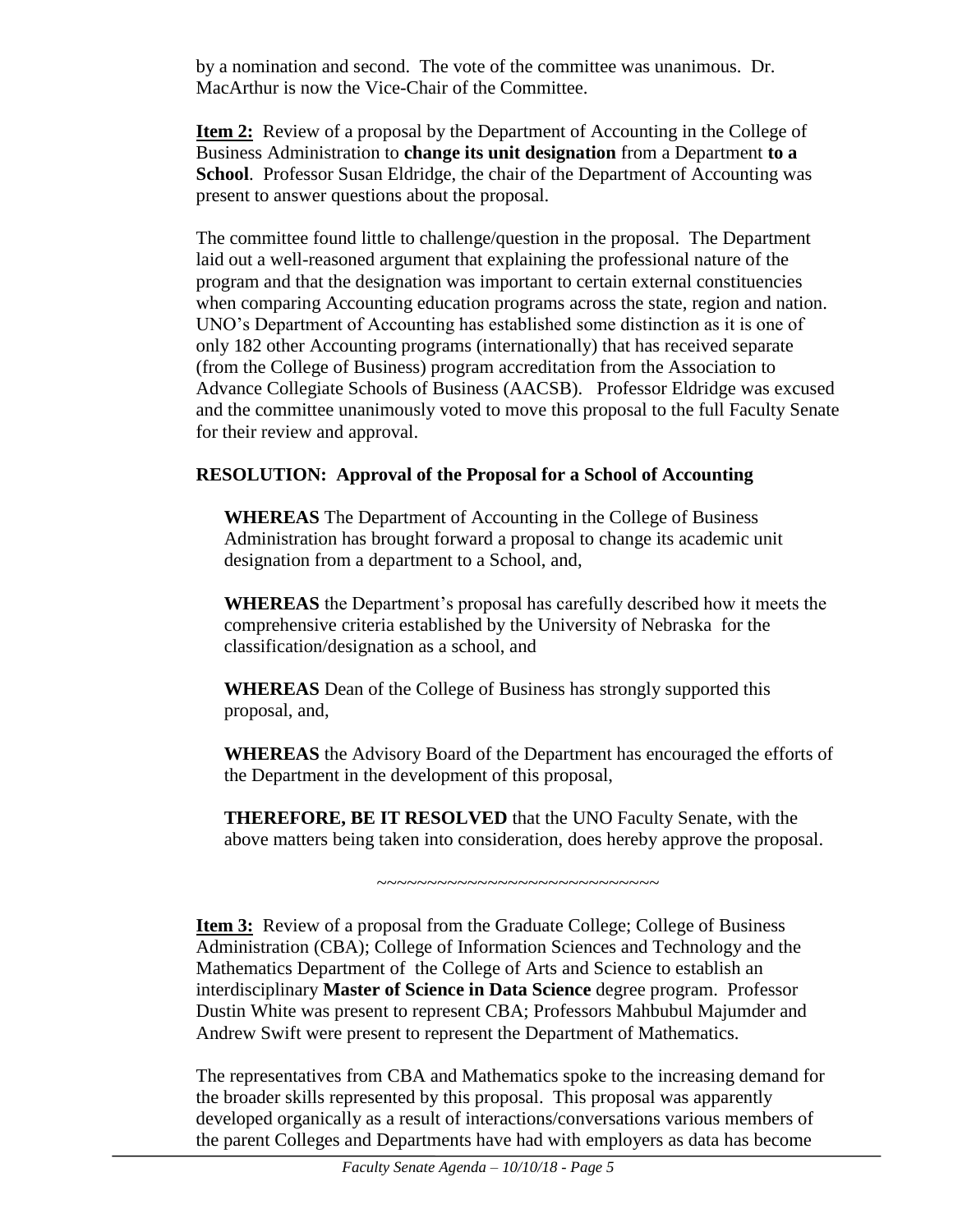more available within those employer organizations. There was some discussion in the committee about the opportunities for extending the collaboration beyond the hosting departments. For example – we observed that some students in Sociology and/or Psychology program might find this opportunity attractive. There was also discussion that courses from other departments (again with a focus on Psychology and Sociology) might be valid substitutes for some of the elective and or core classes – depending on a particular student's preferences and goals. The representatives believed that if these situations occur the Program Director and Graduate Program Committee would have the flexibility to adjust the program definition to meet student needs.

There was also discussion about the administrative and academic management of the program. Specifically – the current version of the proposal did not set out the composition of the Graduate Program Committee for this degree. Some of the committee were concerned that this raises the possibility of the program becoming orphaned. The Chair was charged with communicating with the Graduate Dean to learn about the provisions for this program's leadership.

Other than the oversight with respect to the explicit definition of the Graduate Program Committee and Program Director the committee believed this is an excellent proposal for all of the reasons laid out in the proposal and voted unanimously to pass a resolution in support of this program for the full Faculty Senate to consider.

*Text of Email to Professor Smith-Howell (Dean of the Graduate College):*

*Dear Professor Smith-Howell;*

*The Academic and Curricular Affairs Committee met today and discussed the proposal for the MS in Data Science. While the committee was generally very positive about this proposal we did have some concerns regarding the composition and administrative management of the Graduate Program Committee that would oversee this degree. Given that this will be housed in 3 different colleges and involve faculty from a variety of departments - how is the chair determined and the voting members?*

*Professor Woody was sure that you would have this information readily available.*

*With regards*

*Burch*

Text of response from Professor Smith-Howell:

*Burch, Thanks for the question and for the committee's work in reviewing the proposal. The Graduate College has guidelines for how to develop a graduate program committee for interdisciplinary programs. We have several at UNO now—for example the graduate certificate in HR and Training involves three colleges, the MS in Computer Science Education two colleges and the Ph.D. in IT three units within a college. Basically the chair/director (or dean if it is college wide) of each area participating in the program recommends the membership from his/her unit. If the governance structure isn't in the proposal we should add*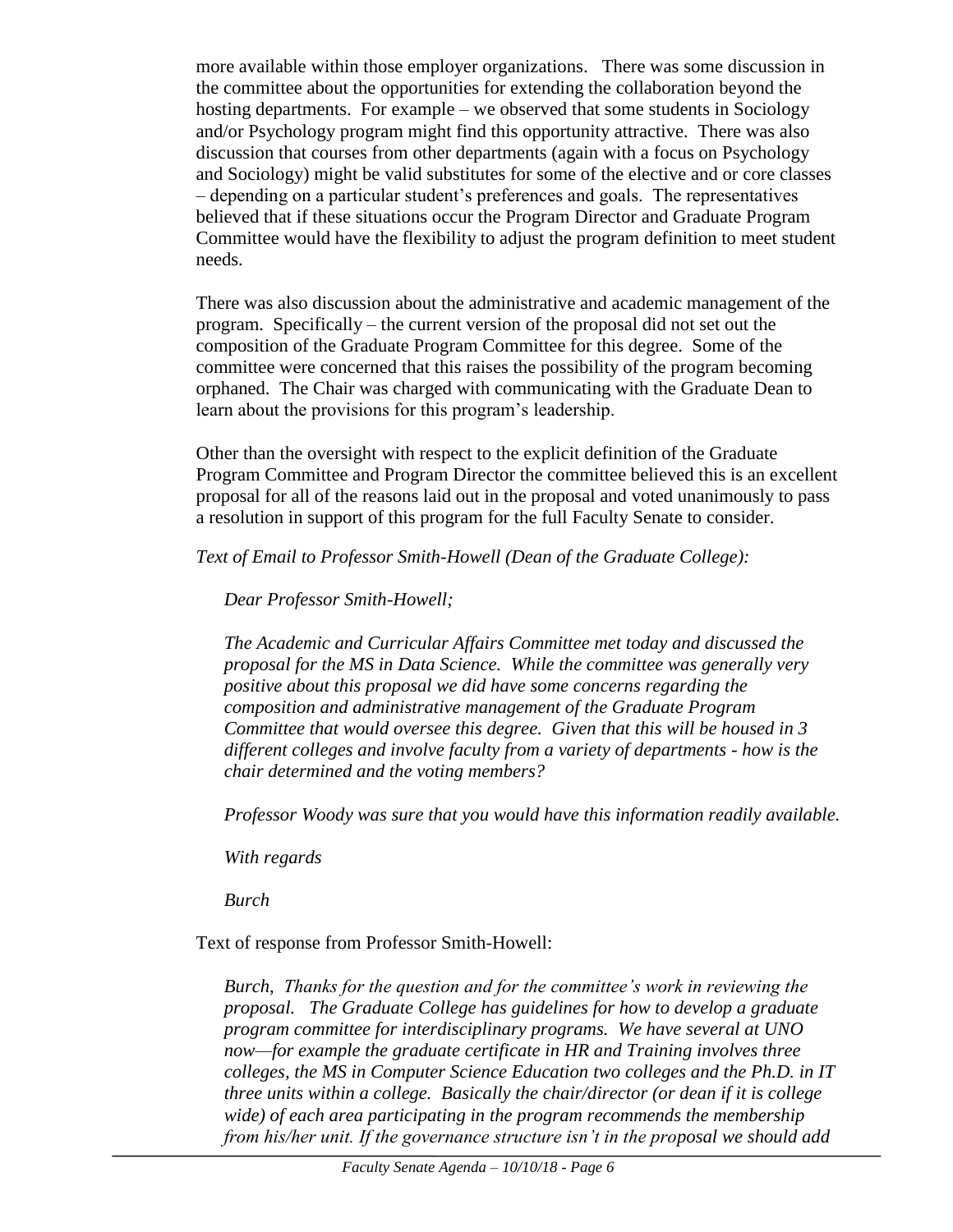*it to the proposal but that shouldn't hold up the review process. Typically, we would designate representation from each area such 2-3 faculty from each area, have the committee elect a chair for a specified term. Many programs have the same chair for years; most have a specified term—typically 3 years but it varies by program but can serve more than one term. We do have some that rotate. That may be desired for a new interdisciplinary program but I would recommend that the term be at least 3 years—but it is up to the program to determine what works best for it.*

*Let me know if you have any other questions. Again, thanks for your assistance.*

*Deb* 

#### **RESOLUTION: Approval of the Proposal for the Creation of an Interdisciplinary Master of Science in Data Science Degree.**

**WHEREAS** The Department of Mathematics, the College of Business and the College of Information Science and Technology each offer programs in support of both undergraduate and Masters level education relating to Data Science. Each of these units has experience in the development and management of discipline specific programs relating to Data Science and,

**WHEREAS** as *Big Data* has become more available and critical to business decision making processes – each of these units has had experiences where their constituents have described new needs that are more generalist in nature and,

**WHEREAS,** the proposal for the Master of Science in Data Science is the result of a collaborative process between three different academic units of the University of Nebraska at Omaha as well as multiple discussions between faculty and unit leadership with business leaders and ,

**WHEREAS** each of the academic units have experienced student and external stakeholder interest for the education, tools and opportunities that are envisioned with the development of this program,

**THEREFORE, BE IT RESOLVED** that the UNO Faculty Senate, with the above matters being taken into consideration, does hereby approve the proposal.

~~~~~~~~~~~~~~~~~~~~~~~~~~~~~~~~~~~

**Item 4:** Brief discussion of whether the processes imagined/suggested in the newly revised Academic Integrity policy are in place to support identifying serial violators. Professor Sajda Qureshi raised concerns about some of the implementation details relating to the Academic Integrity policy at the Faculty Senate meeting on September  $12<sup>th</sup>$ . We determined that we cannot take further action until we have more completely researched this issue.

### **PENDING:**

**1. Early College High School:** *(EC&C sent to A&CA 2/7/18)* FYI: E-mail received 2/5/18 from Senator Adams: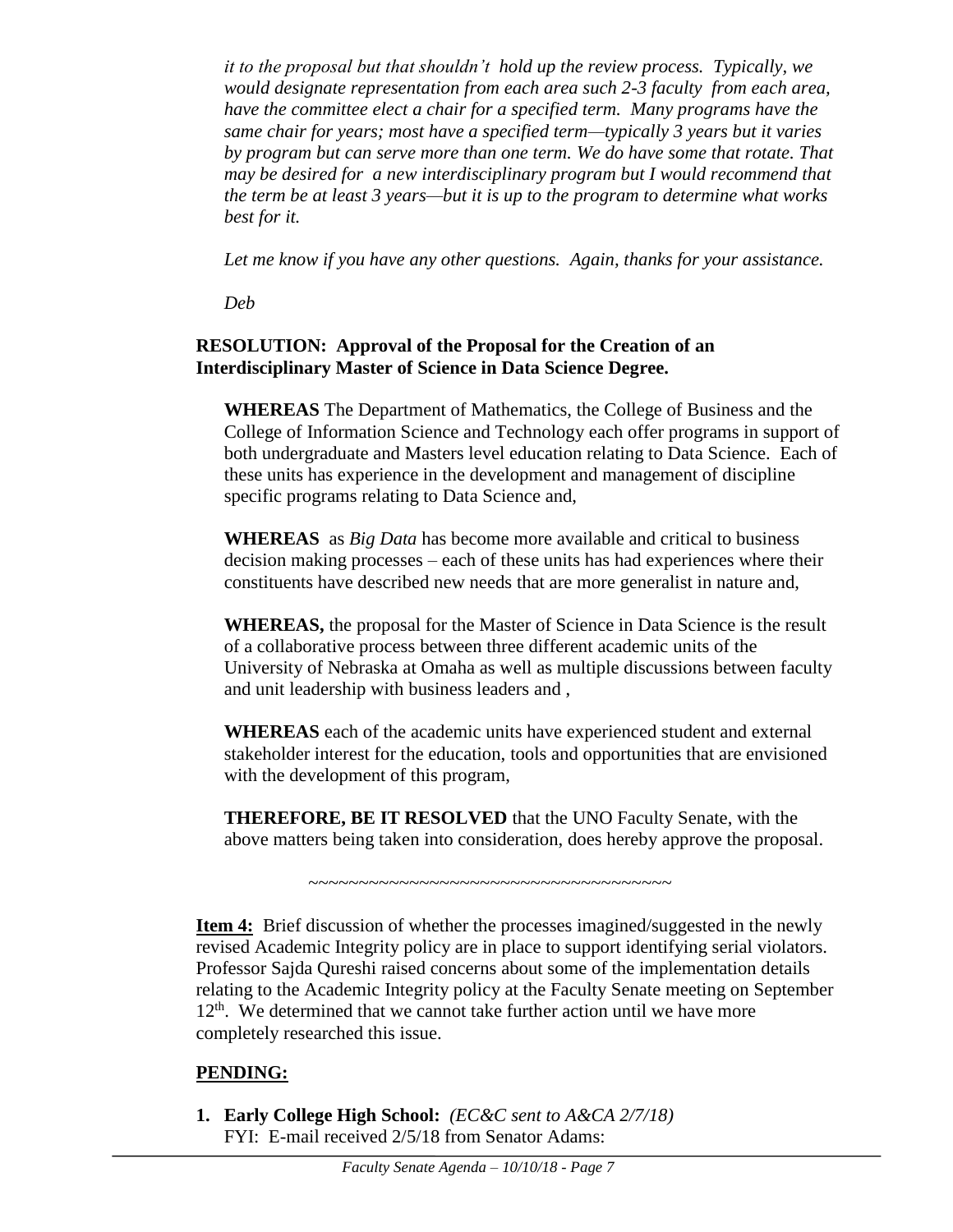*At Friday's English Department meeting, as we discussed Dual Enrollment and other issues, a new program in the Millard School District dominated much of our discussion and members of the department asked me to take this issue to Faculty Senate. In short, our department has concerns about the various impacts of a program called Early College High School* 

*<http://mshs.mpsomaha.org/academics/early-college-high-school> The program says high school students can earn an Associate degree from Metro and that those credits will fulfill the general education requirements at UNO. Members of my department are concerned about how this might threaten enrollments at UNO and about the quality of such a program (it seems, for example, that a 10th grade English course could satisfy the English 1150 writing requirement at UNO). I would like to put this on the EC&C agenda as a point of discussion to determine if faculty in colleges beyond Arts and Sciences are also concerned about such a program.*

#### **2. Plagiarism**

Senator Qureshi asked if anyone knew of any institutional support in keeping track of student plagiarism cases. Phil Covington, AVC for Student Success, was mentioned. Plagiarism was also noted in the recent Academic Integrity Policy. *(9/12/18: This was assigned to the Academic & Curricular Affairs Committee.)* 

#### **B. Committee on Educational Resources & Services:** Senator Davidson

The Committee met September 26, 2018.

**Members Present**: Jill Blankenship (A&S); Marlina Davidson (CFAM); Andy Zhong (A&S) **Members Excused/Absent:** Tej Adidam (CBA) Interim Chair; Jooho Lee (CPACS); Jeanne Surface (ED) Vice Chair

### **Work on Pending Items:**

- 1. Payroll deduction for Paul Beck Scholarship: Senator Davidson is following up with the NU Foundation. She will offer a status update when the Faculty Senate meets in October.
- 2. Accessibility to IT classroom equipment: Senators Lee and Blankenship talked to Bret Blackman & Jaci Lindburg in ITS about technology in the classroom. See attached information for details. (agenda attachment – pgs. 16-18)
- 3. Educational Resources/Accessibility Services: Senator Davidson invited Cathy Pettid, Assistant Vice Chancellor, Student Affairs or someone from her office to attend October's committee meeting to talk about updates related to student success and accessibility in the classroom. This include Behavior Review Team (BRT) and Counseling and Psychological Services (CAPS).
- 4. Senator Zhong has recommended that we invite someone from the Library to give a short presentation at Faculty Senate to update everyone on services.

The next ERS Standing Committee meeting will be on October 31st.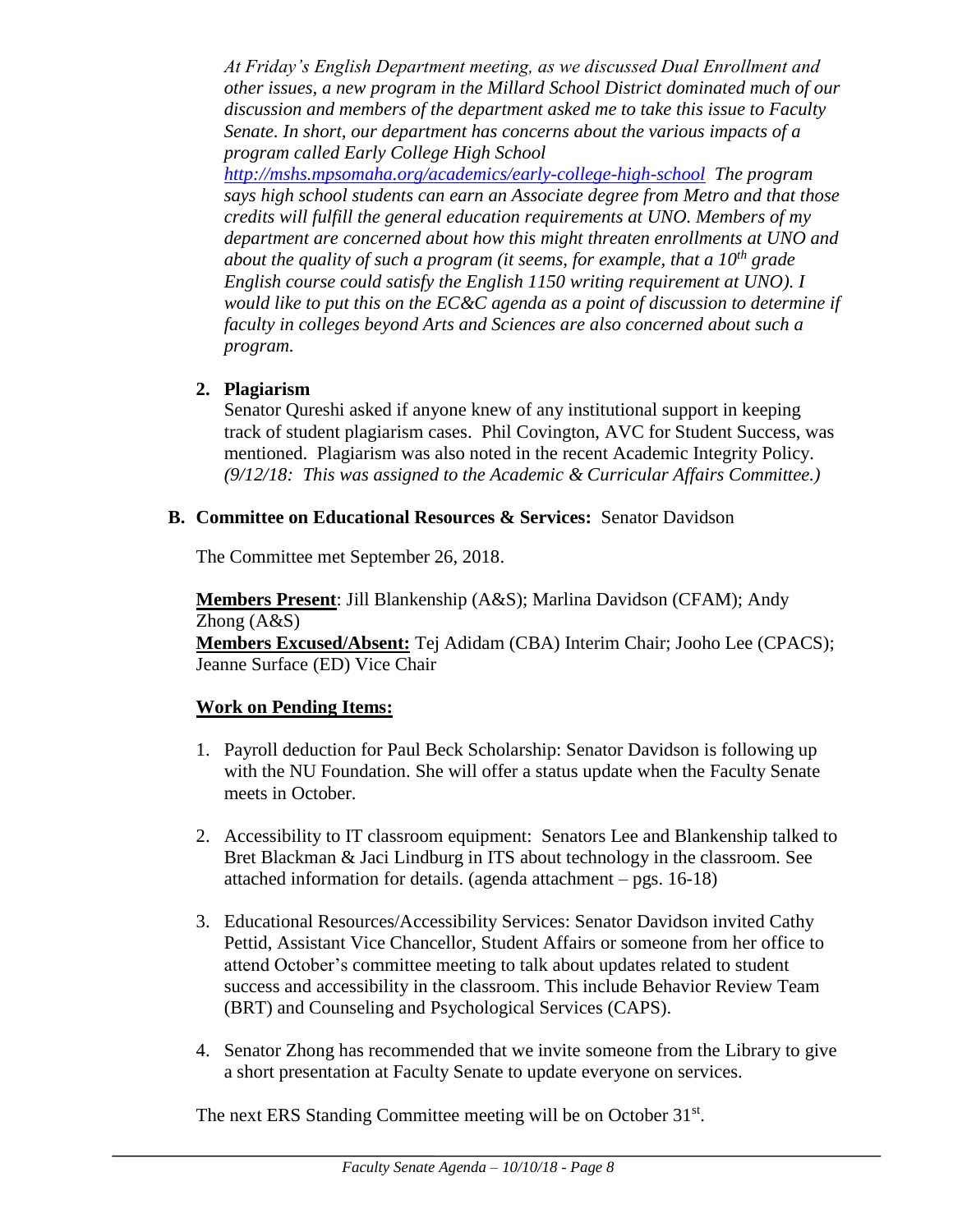#### **PENDING:**

**1. Payroll Deduction for Paul Beck Scholarship**  $(2/7/18)$   $(3/7/18)$ : a response from Debra Wilcox (UNO Controllers Office) regarding the possibility that faculty could submit a payroll deduction that would serve as a monthly gift to the Beck scholarship fund. Senator Marlina Davidson has agreed to follow-up.

#### **C. Committee on Faculty Personnel & Welfare:** Senator Huq

The Committee met September 26, 2018. Senators Present: Claudia Garcia, Ziaul Huq, Marshall Prisbell Excused: Dale Tiller, Tammie Kennedy (resigned) Absent: Paul Landow The meeting did not make quorum, so we did not vote on any item. It is assumed that there will be a replacement for Prof. Tammy Kennedy. The committee discussed the pending issues and decided to follow-up on those for reporting them to the Senate. The work was divided as follows among the present members:

- Wellness Fees, Faculty/Staff Safety process: Ziaul Huq will follow up on these issues and invite Joe Kaminski, Director of HPER and Dr. Gina Toman, Faculty Human Resources Offices to FP & W meetings in October and November, respectively. Ziaul Huq will also look into the activities of the office of Faculty/Staff Assistance to identify potential areas of improvement for Faculty welfare.
- Server for Personal Web pages: Senator Garcia will follow up on that to identify the point person that can help bring back the lost faculty privilege. Senator Garcia will also look into the possibility of extending the faculty/staff family tuition assistance program for part time students, currently this benefit is extended only to family members only if they are full time students. She is going to talk to Esther Scarpello about the existing policy.
- Air Handler for Sculpture Lab: Senator Prisbell will follow up on that.
- The committee decided that in order to conduct a survey of faculty preferences of welfare issues the pending issues should be addressed first, and then based on the outcome we can compose a list of new ideas and seek faculty preference on those.

Status of the pending issues as of 10/3:

- Senator Ziaul Huq consulted Mr. Joe Kaminski and Ms. Esther Scarpello about the status of the proposed wellness program. According to them, the proposal is sitting in Verner Hall in Lincoln for verification of legal ramifications, and tax implications of this benefit for faculty. According to Joe Kaminski, central administration wants it to be a negotiated decision between faculty and administration, he also thinks that there is no chance that it will be approved by the beginning of next Semester. Esther Scarpello promised to call a point person in Lincoln on Thursday to find more about it, she promised some inputs by Friday.
- Senator Prisbell reached out to Prof. David Helm, According to Prof. Helm University finally seems to be paying attention to basic safety concerns in the Sculpture Lab and throughout the department. The Dept. has developed its dust collection system to better the air quality in the studio and limit the potential for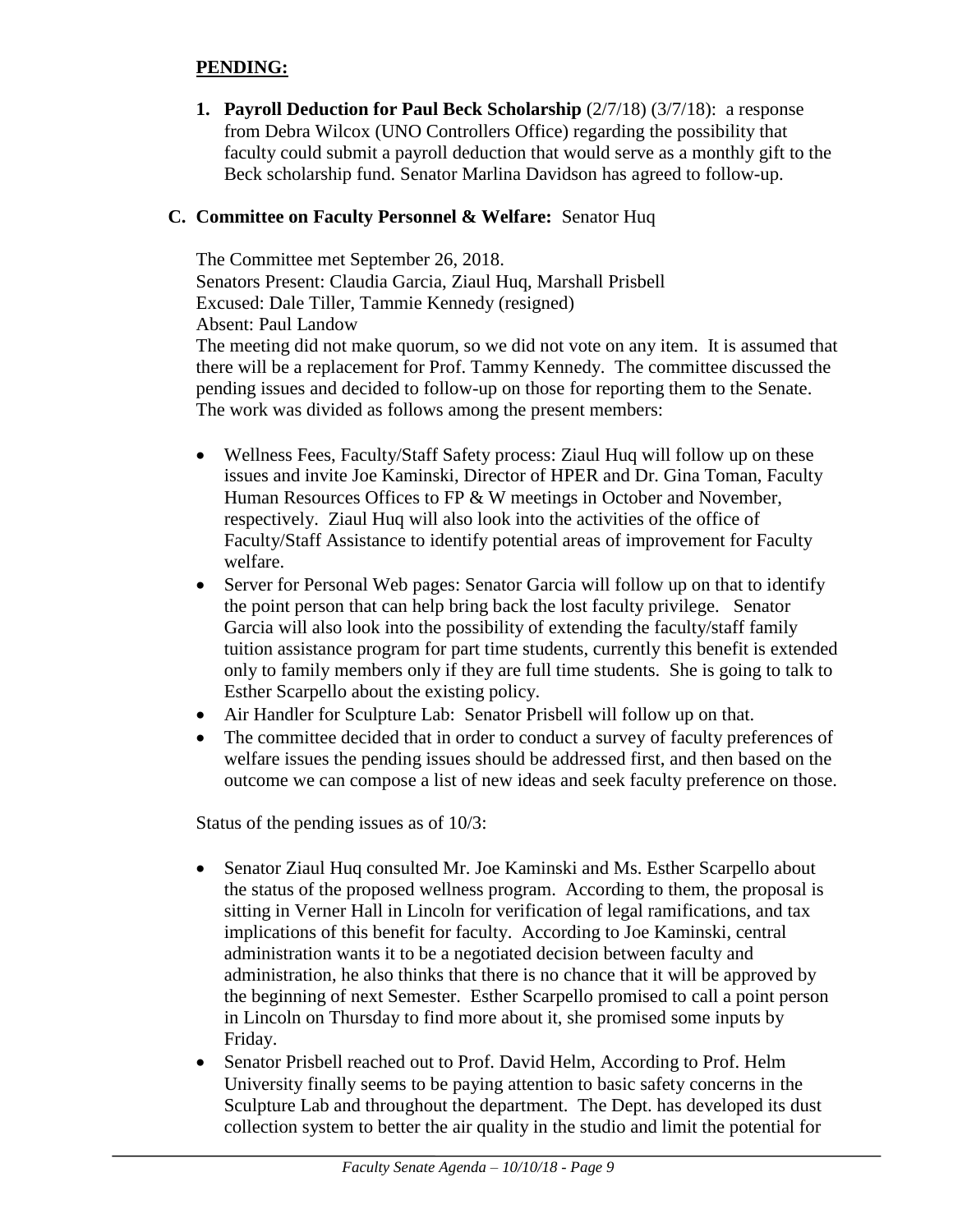fire related hazards. Additionally the college is funding a half time position for a lab tech. This individual will address a variety of safety issues throughout the school of the arts. Prof. Helm has also met with Kevin Thibdeau about further improvements in the lab facility, which he is optimistic that they will be acted on.

- The faculty Senate President's memo appears to take care of the server for faculty web sites, or does it? It appears that no dedicated server will be available to house faculty web pages.
- Committee will invite Dr. Gina Toman to discuss faculty safety issue after she assumes her new role.

#### **PENDING:**

**1. Wellness Fees.** *10/2017:*On Mon Sept 18, there was an initial faculty/staff wellness-based incentive program meeting in EAB 202 organized by Dan Shipp. Attending: Dan Shipp, Cathy Pettid, Joe Kaminski, Jeanne Surface, Griff Elder, Cecil Hicks, Carol Kirchner, and Esther Scarpello**.**

The group met to discuss how UNO could develop and pilot a wellness-based incentive program for faculty/staff. The wellness program needs still to be worked out—both programmatically and financially. But roughly, the idea is that, UNO would offer a pilot program that would partially reimburse the cost of a Wellness/H&K membership based upon member usage and participation in specific wellness program elements. Tentatively, the financial incentive might be as much as a \$100 reimbursement of the \$150 per semester Wellness/H&K membership fee. Details have to still be worked out. The working goal is to offer this pilot program starting in January (but if not January, then the following August-2018).

The working group plans to meet every two weeks. The first meeting will discuss the requirements for reimbursement.

I have been asked to put together a Faculty Senate Focus Group that this working group can consult.

*(On 9/5/18 the EC&C noted that the AAUP has to head this possible program/benefit.)*

**2. Faculty/Staff Safety Processes.** *10/2017 cont.:* Dr. Gina Toman has been named Faculty Human Resources Officer and Assistant to the Senior Vice Chancellor. She begins her new role on October 11**.**

We are interested in the administration developing a website similar to the Student Safety Website.

Note: We felt that the following site makes a good model:

http://academicpersonnel.unc.edu/faculty-policies-procedures-guidelines/

We expect Gina Toman will be help us address the request that there be a flow-chart that will help faculty understand and negotiate the many resources that are available: Ombudsperson, EAP person, counseling, BRT, etc. What information is confidential, etc. This "flowchart" may manifest itself in the form of the website mentioned above.

*(3/4/18 Info: Academic Affairs is doing a big website development.)*

### **3. Server for Personal Web Pages**

Senator Elder reported that last year all faculty across campus lost the server, along with the opportunity to have their own personal web sites, like Math. The Web site may have not been pretty, but it was spot on for other mathematicians to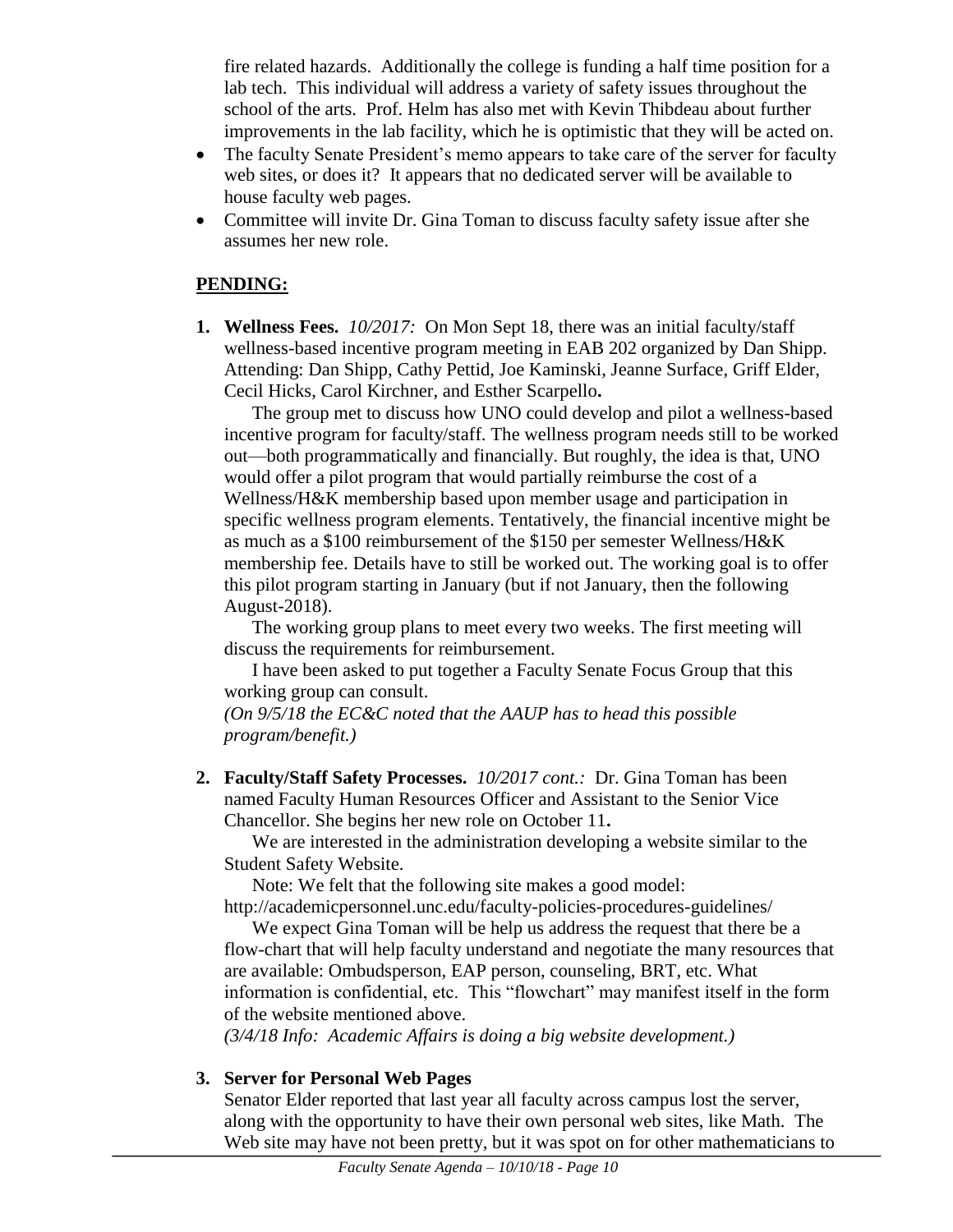check. Senator Zhong said it now looks odd. Senator Kennedy said we all need support to get the server back for supporting personal web sites. Anything without branding is gone.

*(On 12/13/17 this issue was given to the FP&W Committee.) (3/4/18: EC&C suggested putting this item on the EC&A agenda. UNL has cloud hosting services.)*

*(8/18 Past-President Grams will e-mail about this.) (At the 9/5/18 EC&C meeting it was decided to put this on the 9/19/18 EC&A agenda, as UNL already has this capability, and there were questions as to why UNO can't do the same for its faculty.)*

#### **4. Air Handler for Sculpture Lab**

*(On 4/11/18 Senator Stacy reported the air handler for the Sculpture Lab is dangerously outdated. The full Senate moved to send it to the FP&W Committee to look into how it can be updated or replaced, or who to keep in contact with.) (At the 10/3/18 EC&C meeting it was reported and this problem has been corrected and this item is dismissed.)*

### **5. Accessibility to Classroom IT Equipment**

*(3/7/18):* EC&C sent this item was to the ER&S Committee**.**  *(8/15/18: ER&S moved to have this item sent to FP&W as this seems to be ergonomics.)* 

#### **D. Committee on Goals and Directions:** Senator Bereitschaft

The Committee met September 26, 2018. Present: Senators Arbelaez, Bereitschaft, Stacy, and Tisko Absent/Excused: Senators Roland and Sharif-Kashani

We discussed the pending issue of increasing faculty representation in campus facility planning. Unfortunately, we are unsure as to how to proceed at this juncture given that the appropriate point of contact has yet to be identified. A second pending item, the invitation of Dr. Jane Meza to discuss with our committee her goals/plans for the new joint position of AVC -- Global Engagement, also remains uncertain. It is hoped she can join us at our November 28 meeting.

The committee discussed new business pertaining to bringing solar energy infrastructure (particularly solar panels and EV charging stations) to the UNO campus. Dr. David Corbin, professor emeritus in the School of Health and Kinesiology and past president of Nebraskans for Solar, was able to lend his expertise to the discussion, suggesting potential funding sources and partnerships. The committee believes it may be worthwhile to invite Dr. Corbin to address the Senate as a whole.

### **PENDING:**

**1. Facilities Planning and Faculty Representation** (Specifically, which Facilities Planning Committee would be the best on which to have faculty representation before plans are made, not just reported?) *(Sent to G&D 2/10/16) (3/4/18 Info: Senator Bereitschaft is checking on this.)*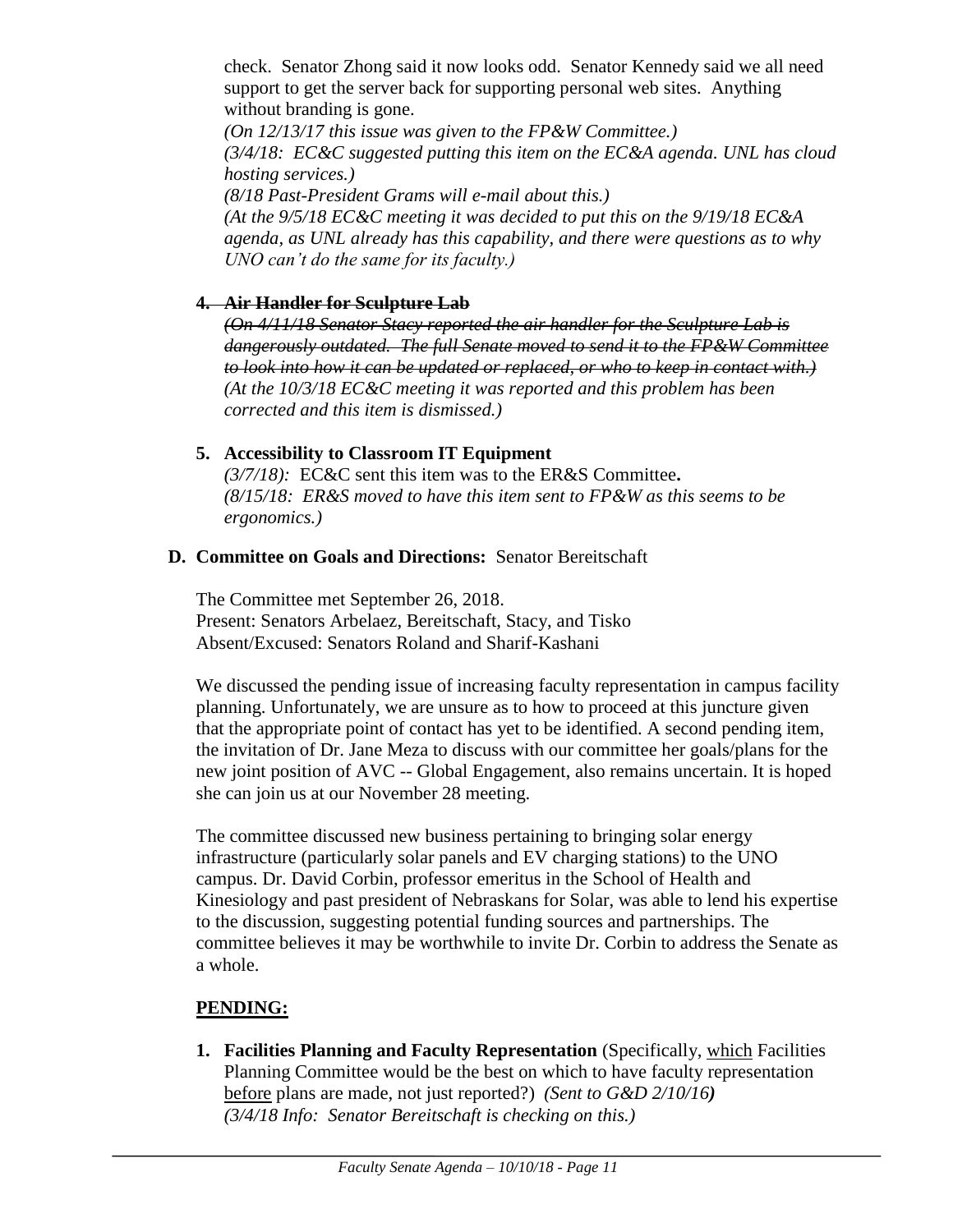#### **2. Solar Panels at UNO**

Bringing solar energy infrastructure (particularly solar panels and EV charging stations) to the UNO campus and potential funding sources and partnerships *(10/3/18: EC&C was told Senator Richard Stacy would take the point on this.)*

#### **E. Professional Development:** Senator Boron

Attendees: Senators Boron, DeSanti, Podariu Excused Absence: Senator Cast-Brede Absent: Senators Cooper and Winter

1. Addressing List of Supportive Information for Retirees

Guest: Esther Scarpello attended to discuss common practices when faculty members are approaching retirement.

The committee discussed the need to consider generating two lists, one when faculty members are beginning to contemplate retirement, and a second for once faculty members have decided to retire.

Meetings with financial advisors are recommended, as is considering all options regarding health care coverage – these are the two biggest decisions that need to be made.

2. Regarding Sabbatical Consistency Across Departments and Colleges

Discussion: Faculty members may get different information at the department or school level that could impact whether an application is received or supported at the college-level. Is there a need to survey faculty about this process?

#### Continuing Business:

Need to invite Hank Robinson from Institutional Effectiveness to discuss:

- 1. Access to teaching evaluations;
- 2. Improving meaningfulness of teaching evals (connect open-ended responses)

Next meeting: Regina Toman will visit with us regarding retirement.

### **PENDING:**

**1. Faculty Professional Development Leave policies/procedures:** 

*(1/10/18: The PD committee is waiting for deans to complete a survey to actually gauge faculty's understanding of FPD leave policies and procedures.) (At the 4/18/18 EC&A meeting this was discussed with Chancellor Gold and SVC B.J.Reed.)*

- **2. Creation of an Easily Found List of What Retiring Faculty Need to Know** *(4/11/18: Sent to PD Committee.)*
- **3. Distribution of Student Evaluations**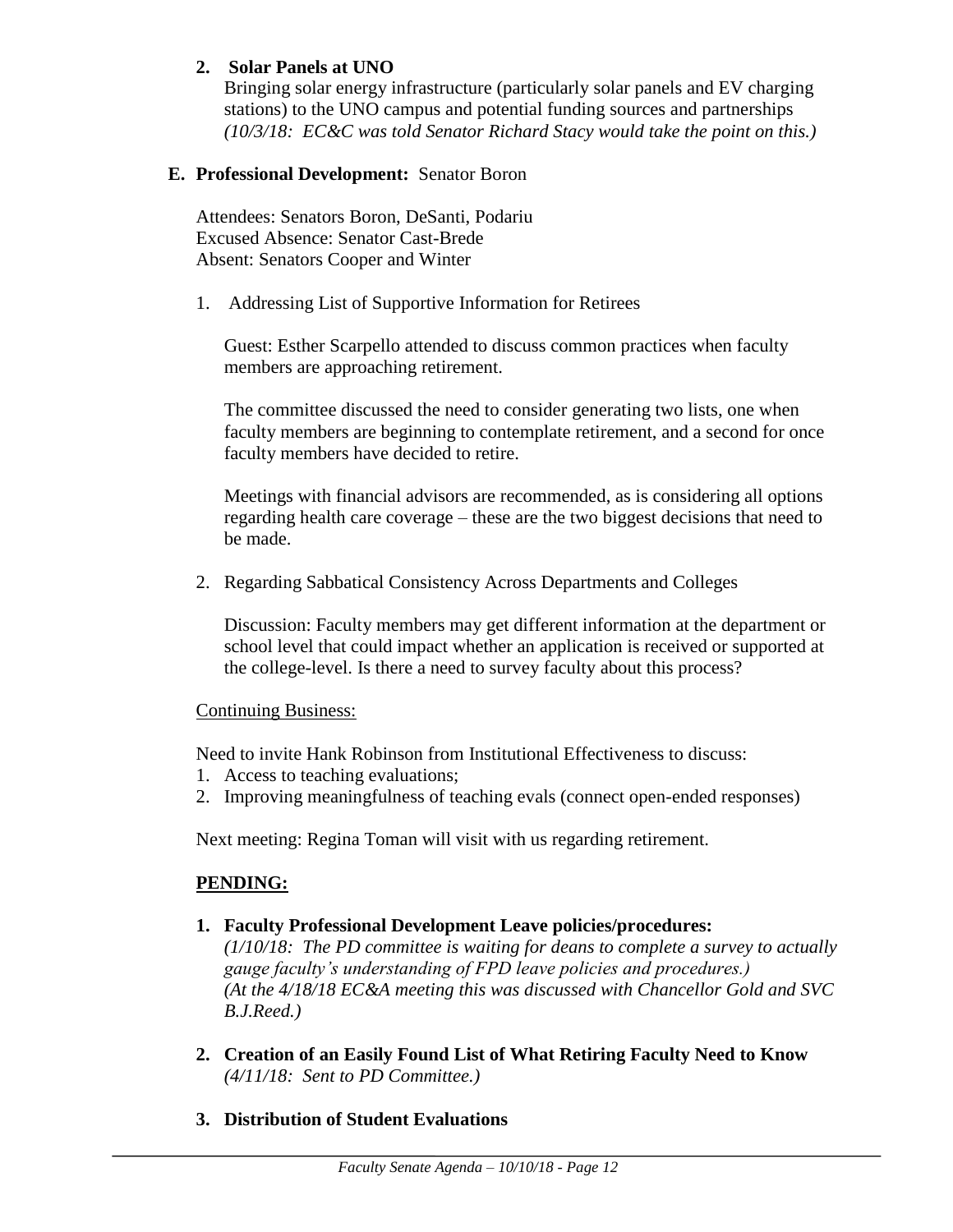Senator Adidam noted that student evaluations and grades are now available to all chairs. Availability of student evaluations to only that faculty member's department chair, "Least Privilege," would be a better policy. *(9/12/18: This was assigned to the Professional Development Committee to see a change made.) (10/3/18: Is there a mechanism to see the numbers when a student made comments on his/her evaluation?)*

#### **4. Student Evaluations Response Rate**

The response rate of Student Evaluations has dropped dramatically since hard copy evaluations were done away with. Hard copy response rates were 80-90%, now the response is down to 10-15%. Is there a solution to this? Are there ways to increase the response? *(10/3/18: The EC&C sent this item to the Professional Development Committee.)*

#### **F. Committee on Rules:** Senator Johnson

**1. Completion of RESOLUTION 4344,** 9/12/18**: Academic Freedom & Tenure Committee** *(574 Ballots were sent to UNO full time faculty. 255 Ballots were returned on time and with signed outer envelopes, 249 valid, 14 invalid.)*

**BE IT RESOLVED** that in accordance with Article 6.5.2 of the Faculty Senate Bylaws the following nominees for the Academic Freedom and Tenure Committee are brought forward by the Rules Committee for senate nomination. The ballot will be presented to the UNO Faculty.

One tenured faculty member will be elected from the following two nominees to serve a three-year term from October 16, 2018, through October 15, 2021, to replace Gwyneth Cliver, whose term will expire:

> Maria Arbelaez (149 For) ELECTED David Peterson. (99 For)

And one Non-Tenured Faculty member will be elected from the following two nominees to serve a three-year term from October 16, 2018, through October 15, 2021, to replace Alecia Anderson, whose term will expire:

> Tara Richards (127 For) ELECTED Jenna Yentes. (117 For) ~~~~~~~~~~~~~~~~~~~~~~~~~~

# **2. RESOLUTION: Faculty Senate Budget Advisory Committee Replacement**

**BE IT RESOLVED** as Michael O'Hara is retiring December 31, 2018, the following faculty member will complete his term (08/01/16 - 07/31/19):

Dale Eesley.

~~~~~~~~~~~~~~~~~~~~~~~~~~

**5. Completion of RESOLUTION 4331,** 5/9/18: **Student Publications Committee, Position A**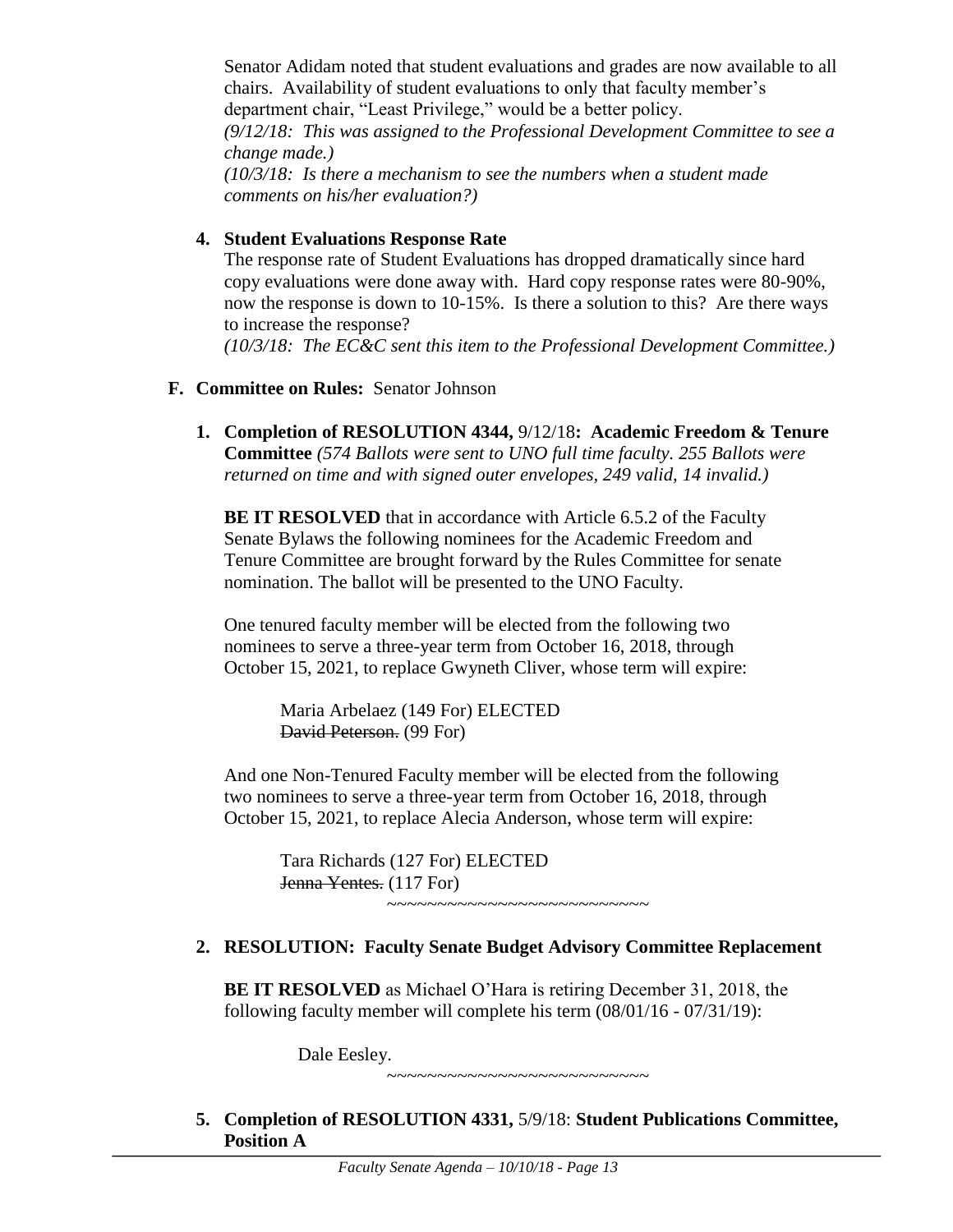BE IT RESOLVED that the following names constitute the Faculty Senate approved list of nominees to the Student Publications Board, Position A, to replace Karen Weber, from which the Chancellor is to select one for a three-year appointment from 01/01/19 through 12/31/21 as specified in the By- Laws of the Board of Regents:

Melodae Morris Karen Weber (reappointed).

~~~~~~~~~~~~~~~~~~~~~~~~~~

#### **PENDING:** None

- **V. Other Faculty Senate Committees**
	- **A. Faculty Senate Budget Advisory Committee Report**: Prof. Ebdon, Hall, O'Hara
- **VI. Ad hoc Committees**
	- **A. (Ad hoc UNO-UNMC Faculty-to-Faculty Communication and Collaboration Committee)** Senator Barone

Next meeting is October 31, 2018.

#### **VII. Non-Senate Committee Reports**

- **VIII. Unfinished Business**
- **IX. For the Good of the Order**
- **X. New Business**
- **XI. Adjourn**
- **XII. Announcements**
	- **A. Faculty Senate Mtg:** Wednesday, October 10, 2018, 2 p.m., **MH 218**  (Speaker: Library Dean Dave Richards)
	- **B. EC&A Mtg:** Wednesday, October 17, 2018, 2 p.m., EAB 200
	- **C. EC&C Mtg:** Wednesday, November 7, 2018, 2 p.m., ASH 196
	- **D. Faculty Senate Mtg:** Wednesday, November 14, 2018, 2 p.m., CEC 230/231 (Speaker: UNO Ombudsperson Shereen Bingham)
	- **E. Faculty Senate/SAC Awards Dinner:** Monday, April 15, 2019, evening